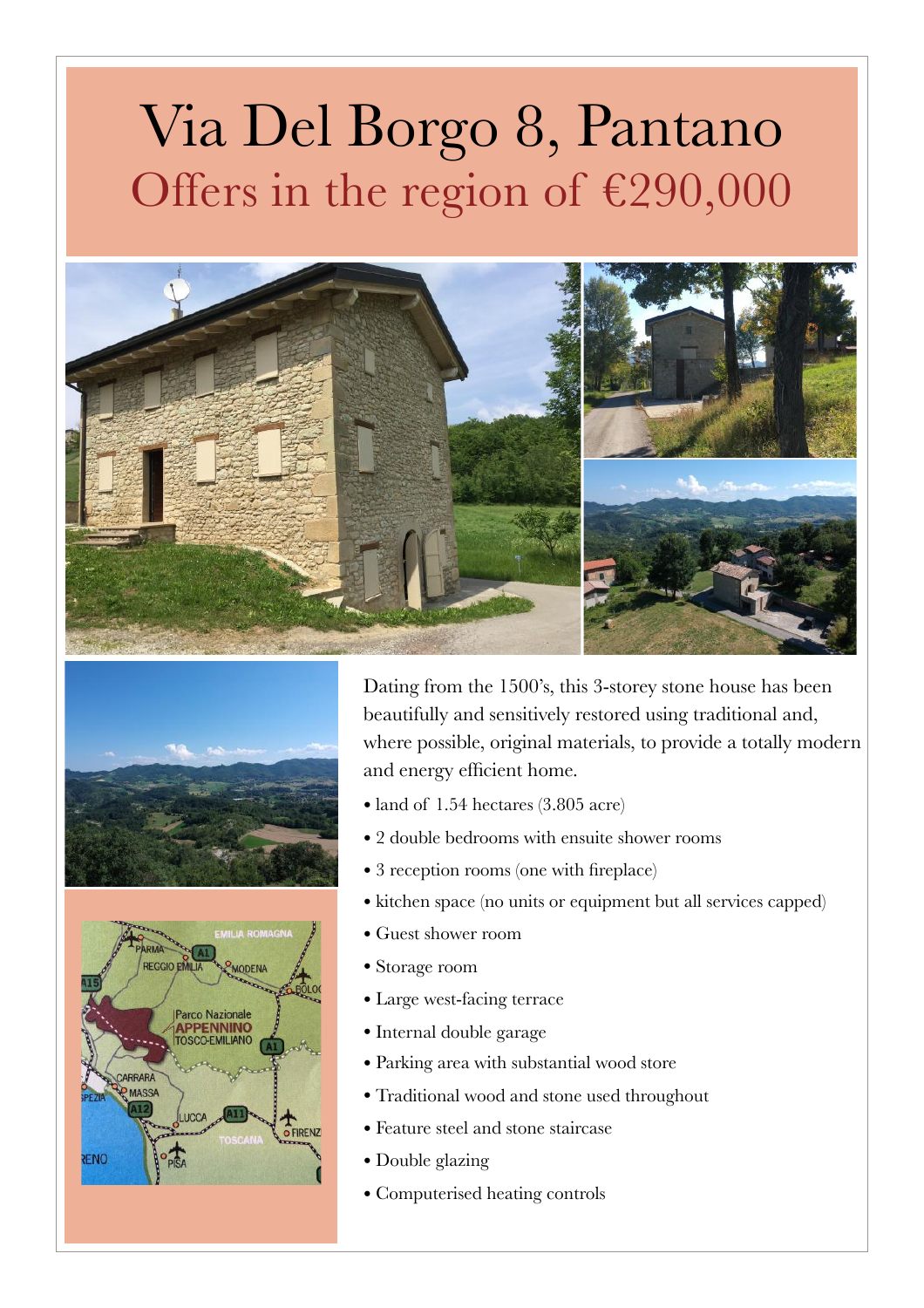







**For more information [contact@lareginaproperties.com](http://www.apple.com)**

**Cassandra Campbell-Kemp UK/WhatsApp 07763 649028 Italy /WhatsApp +39 389 916 6464 [contact@lareginaproperties.com](http://www.apple.com)**

**Paolo Bonini (Italian only) Mobile: +39 348 409 2061 [info@gianpaolobonini.com](http://www.apple.com)**



Pantano is only 40 minutes from Reggio Emilia and the main A1 Milan-Rome motorway and the highspeed rail network. Bologna airport is 90 minutes drive and the local town of Carpineti with its full range of shops and services is 8 minutes drive away.

The accommodation has been designed to maximise cool and shade in the summer and warmth and coziness in the winter with an open fire in the ground floor sitting room.

The reception rooms are a good size and the kitchen has been left unfinished but with all capped services, thus allowing the purchaser to design it to their own preferences. Both bedrooms are spacious doubles with walk in cupboard space and ensuite shower rooms, with basin, wc and bidet.

The large west-facing terrace is directly accessed from the upper sitting room and is ideal for outside eating during the summer.

The land which offers spectacular views, extends to approximately 3 acres and there would be ample space for a swimming pool with panoramic terrace and small (30m2) pool house - subject to the usual permissions.

This is a lovely house which has been sensitively restored to effectively combine modern and traditional finishes and which offers tranquil space in an area of extraordinary beauty.

There is a friendly bar with well-stocked small shop on the edge of the village, about a mile away and an adjacent Trattoria, which serves excellent food and cocktails!